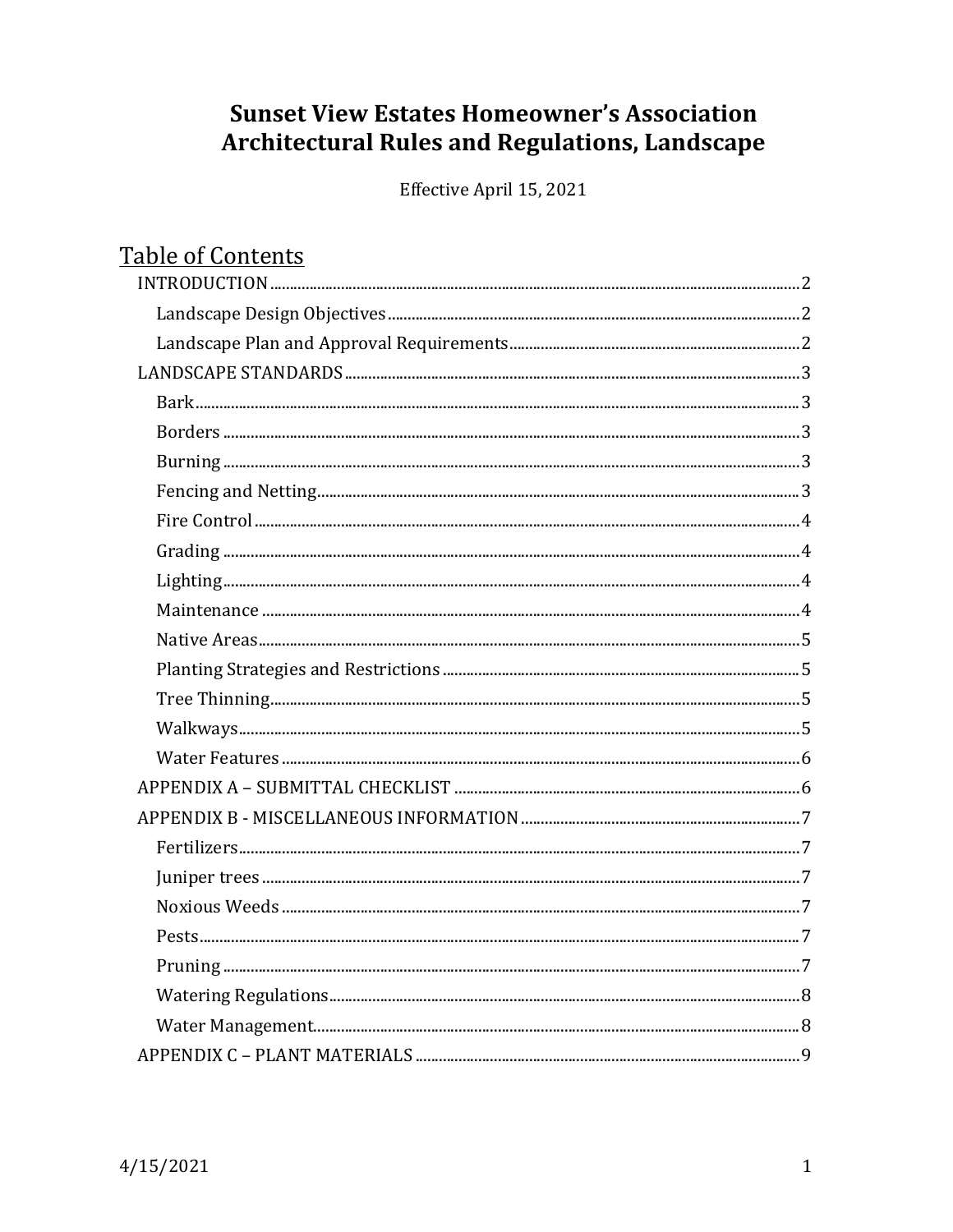## <span id="page-1-0"></span>I N T R O D U C T I O N

### <span id="page-1-1"></span>**Landscape Design Objectives**

All of the landscapes within Sunset View Estates (SVE) are expected to employ high standards. High standards for design and construction will ensure landscapes that are consistent with the open, unique nature of SVE and are considerate to the site and to surrounding buildings.

Extensive formal landscaping is not required on any SVE home site; however, all landscaping shall be organized in a manner so as to integrate into the natural setting of SVE.

Careful consideration should be given to the coordination of the elements of landscape design and the architectural features of the home itself. Properly oriented, protected and landscaped courtyards, sitting or play areas can create mini-environments within the unique wooded look and feel of the SVE development.

## <span id="page-1-2"></span>**Landscape Plan and Approval Requirements**

A landscaping plan is required on all SVE home sites. For new construction a landscape plan is not required during the initial review process. There is no additional application fee for landscape plans, though the ARC review fee may be changed at any time. Landscaping construction must be finalized within 6 months of substantial completion of the home; extension for winter months is allowed with prior ARC approval.

For existing homes, a landscape plan is required if significant work is to be done such as a new or reconfiguration of a retaining walls, pool, spa, water feature, walkways, extensive plantings, tree removal, etc.

A complete landscape plan must be submitted for review and approval prior to the execution of any such work. Submittal requirements are listed in APPENDIX A -SUBMITTAL CHECKLIST. Any proposed changes to this plan must be resubmitted to the ARC for review and approval. Dead or dying landscaping maybe replaced without ARC review and approval as long as the replacement is of the same variety of plant/tree. Planting of annual or perennial bulbs and flowers do not require ARC approval.

Submittal of an application shall be authorization to the ARC to make onsite inspections of the home site and proposed construction. Failure to accurately reflect hard surfaces may result in partial forfeiture of the application deposit refund, a restraint against the continuation of the project or both.

Landscaping may begin only after all issues (if any) are resolved and a final ARC approval letter has been granted. Failure to meet these requirements before beginning landscaping activity on site may result in a forfeiture of the application deposit refund.

The owner is responsible for notifying the ARC upon completion of the proposed landscaping, at which time the ARC shall arrange a final inspection to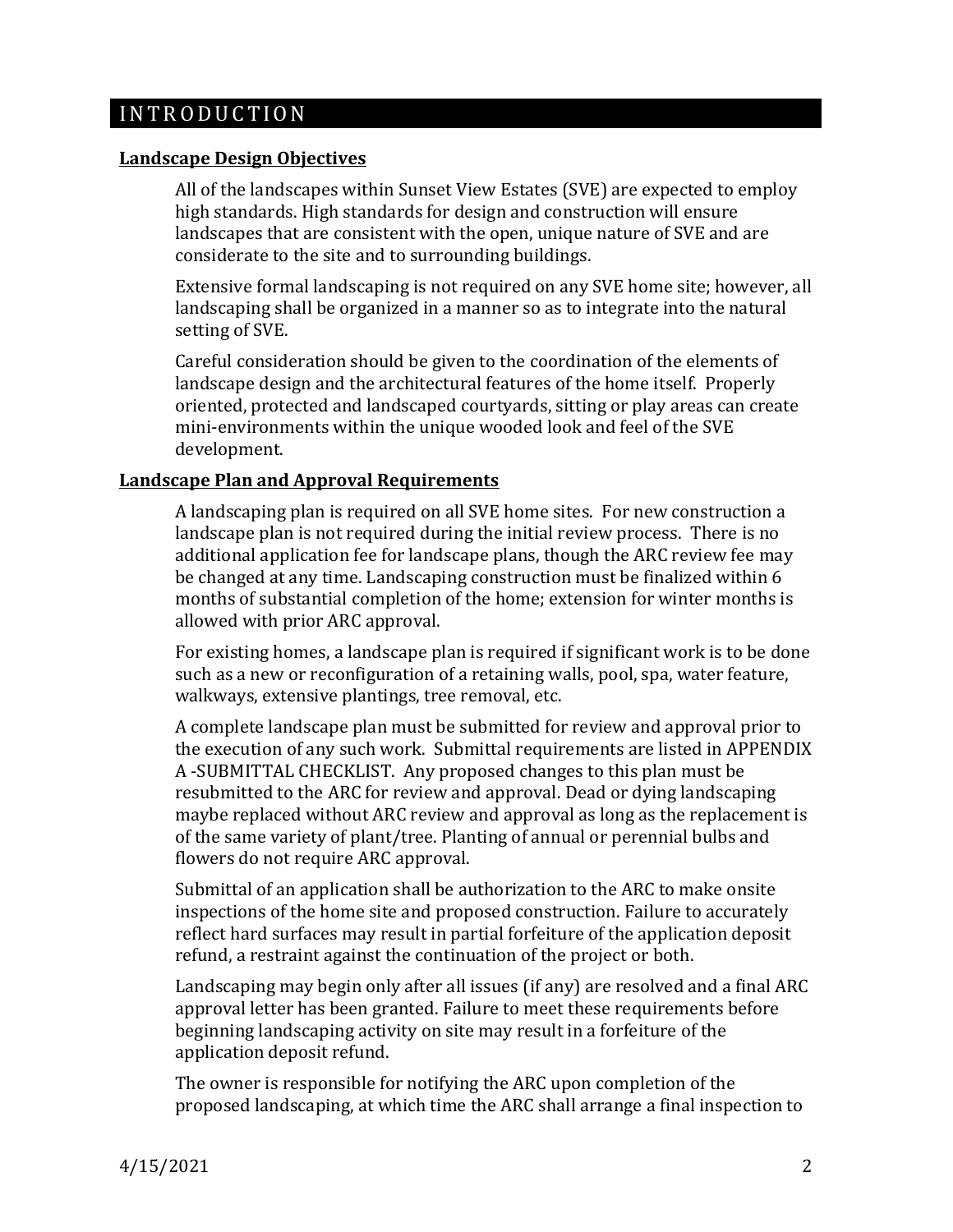verify compliance with the plan as submitted and approved, and to verify compliance with these Rules & Guidelines.

Violation(s) of these Rules & Regulations that are discovered during an inspection will be forwarded to the home site owner(s) and/or their agent(s). The ARC and/or its representative(s) shall provide written notice of noncompliance to the home site owner(s) and/or their agent(s), including a reasonable time limit within which to correct the violation(s). In the event that an owner or his agent(s) fails to comply within this time period, the ARC and/or its authorized representatives may proceed with enforcement as provided for in the CC&Rs.

## <span id="page-2-0"></span>LANDSCAPE STANDARDS

The Landscape Standards section specifically addresses landscape rules and regulations.

## <span id="page-2-1"></span>**Bark and Decorative Rock**

Bark and decorative rock toppings are approved for use in SVE for decorative and dust abatement purposes. Large areas of bark with sparse planting are discouraged. Fine bark mulch may be used in areas following the seeding of natural materials to inhibit weeds, control dust and to help retain moisture in newly seeded areas.

Bark and decorative rock areas should be kept weed free and contained. Bark and other walkway materials should not slough over onto adjoining properties or other portions of the owners' landscaped areas.

Earth Tone color (brown, black, red) bark/mulch or decorative rock is recommended. Brightly colored enhanced red, pink, white or blue bark/mulch or decorative rock is prohibited.

## <span id="page-2-2"></span>**Borders**

Borders are an option for defining walkways, lawns, flowerbeds and natural areas, or retaining gravel and bark. Suggested materials for use as landscape borders are wood headers, concrete curbing, and below grade vinyl paver restraints. Colors should be dark natural earth tones (brown, black, etc.).

## <span id="page-2-3"></span>**Burning**

Burning, or disposing yard debris on neighboring properties or common area, are prohibited.

## <span id="page-2-4"></span>**Fencing and Netting**

The use of monofilament line, netting or electric fences for the protection of any part of the landscaped area, individual beds or along property perimeters is prohibited. Inconspicuous protective equipment may be permitted with ARC approval around individual plants or shrubs until they are of a size less vulnerable to the deer population.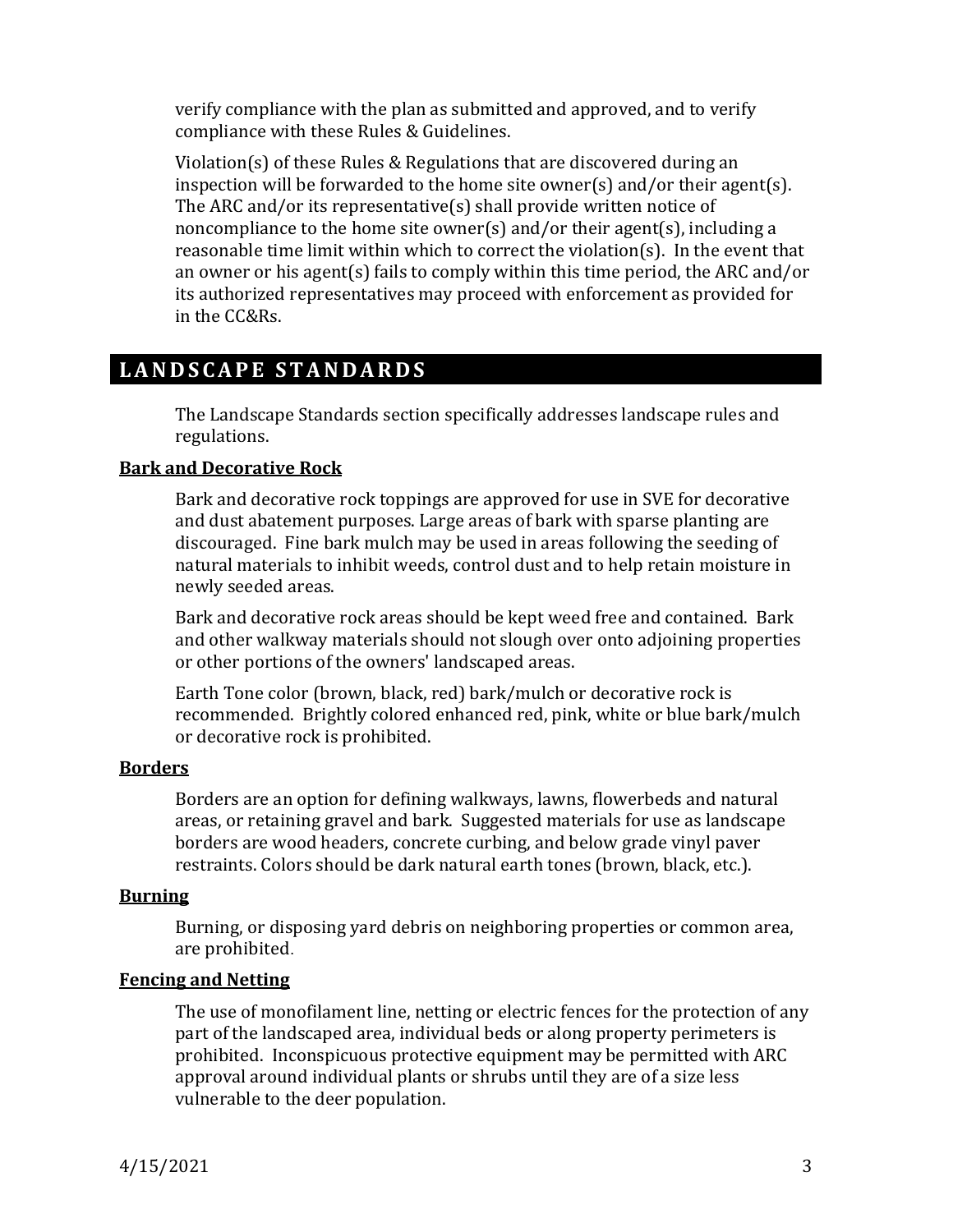## <span id="page-3-0"></span>**Fire Control**

The following fire control precautions should be considered in developing landscape plans:

- a. New plantings of evergreen trees should be placed to avoid collections of needles on roofs.
- b. Grasses or succulent ground covers surrounding structures can provide some protection from the advancement of ground fires.
- c. Irrigation systems ringing the building site can assist in diverting an oncoming fire and protecting the encircled structure.
- *d.* A combination of hose bibs/stand pipes and easily accessible lengths of hose which allow access to all sides of the exterior of the home and other on-site structures can be of value in dealing with a threatening fire.

#### <span id="page-3-1"></span>**Grading**

Grading must slope away from structures on a home site. All grading on a home site shall conform to existing topography and must be approved by the ARC at the time of construction and/or landscaping review.

#### <span id="page-3-2"></span>**Lighting**

Lighting may be incorporated in the landscape design with limitations. All driveway and exterior lighting must be shielded, exposed light sources are not allowed. Lighting may be used to enhance specimen trees, but the light sources must not be visible from the roadways or neighboring home sites.

#### <span id="page-3-3"></span>**Maintenance**

The objective of landscape maintenance is to:

- Present a neat and pleasing appearance from all roadway and homesite vantage points."
- Minimize fire danger in the area
- Maximize noxious weed control
- Moderate the problem of wind-blown dust
- Avoid impairment of previously existing view of other home site owners
- Avoid interference with the use of solar energy on an adjacent property

Landscape maintenance is important for proper maturation of a successful and healthy landscape design, and includes the following requirements.

- a. All landscaping shall be kept healthy and neat.
- b. Dead or dying plants should be replaced.
- c. Grass clippings and other natural debris must be removed from the homesite or placed in a screened approved composting system.
- d. Native areas shall be maintained to eliminate noxious weeds and nonnative materials. All noxious weeds on the home site should be controlled early in the spring to prevent the potential of fires during the dry summer season.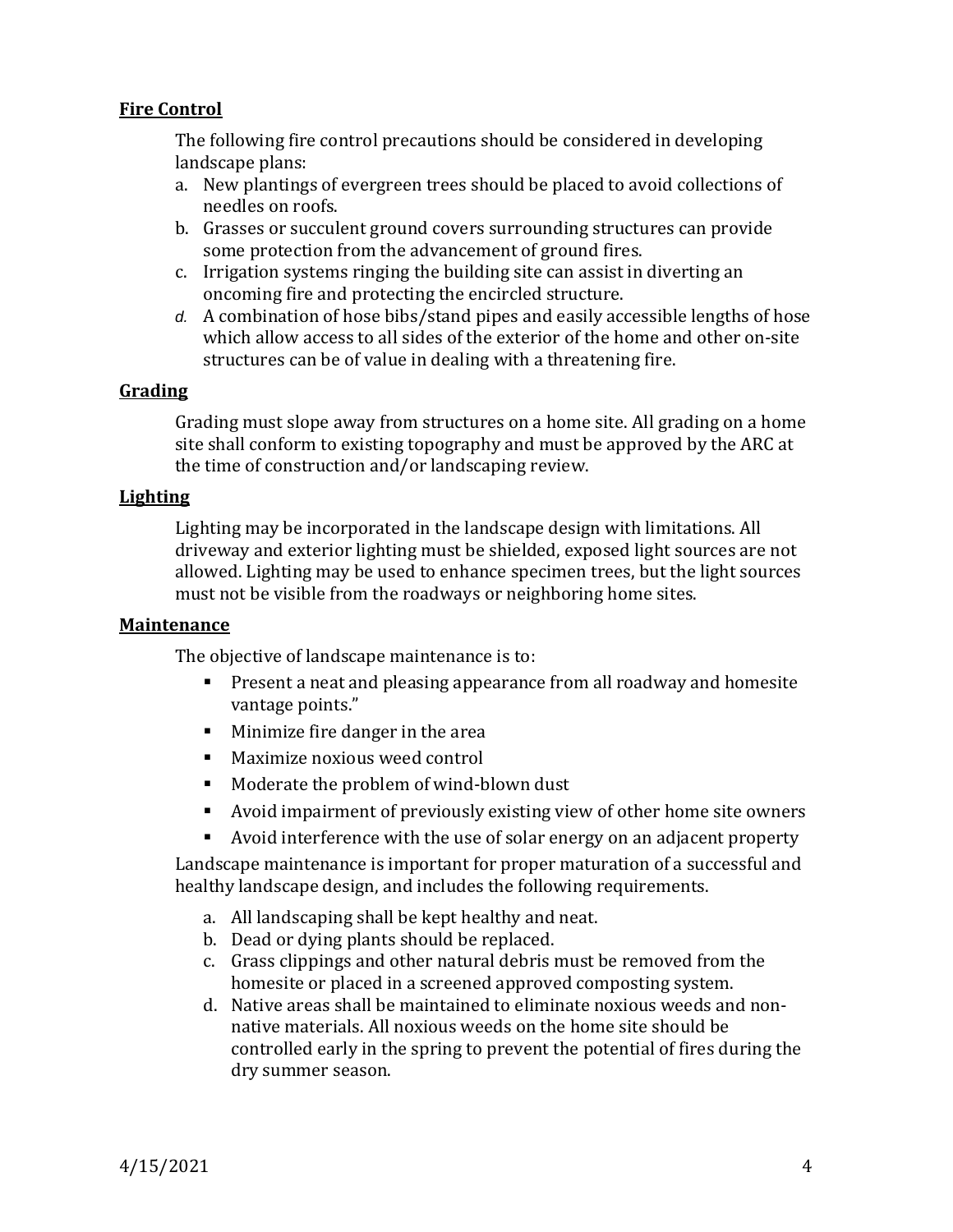- e. Spring maintenance should include removal of all home site accumulations of pine needles, leaves and other dead plant materials that could serve as fuel for fire.
- f. Dead branches within living trees and shrubs should be removed, particularly within 5 feet of the ground.

### <span id="page-4-0"></span>**Native Areas**

A native area is defined as an area landscaped exclusively with plant materials native to Central Oregon, without permanent irrigation.

If a home site owner chooses to maintain the natural appearance of all or part of the home site, steps must be taken to restore disturbed areas caused by construction activity and/or other activity on the home site. Areas disturbed during construction must be restored to their original appearance or in accordance with an approved landscape plan.

Restoration or re-naturalization of areas disturbed by construction includes the following:

- Planting native plant materials and other native plant materials
- Spreading mulch/pine needles covering the raw earth.
- Feathering transitions between truly native areas to the newly landscaped or restored areas.

Landscaping shall be designed to "disguise" excessive slope areas caused by fill for driveways and around the foundation of homes.

## <span id="page-4-1"></span>**Planting Strategies and Restrictions**

- a. Decks, which have large, solid under-skirting, must be visually "broken-up" with plant materials, creating periodic vertical elements.
- b. Shrubs, trees and other plant materials used on the home site should be arranged in natural groupings, not necessarily in straight rows.
- c. A landscape plan shall not be used to construct a solid barrier as an alternative to a fence.
- d. Any planting which interferes with the use of solar energy on an adjacent property is prohibited.

## <span id="page-4-2"></span>**Tree Thinning**

Thinning of some thick stands of pine trees may be appropriate under certain conditions (stand is directly adjacent to residence, trees are unhealthy, etc.). ARC approval is required prior to beginning the work

## <span id="page-4-3"></span>**Walkways**

Walkways, between various areas of the home site, should be of materials that are earth tone in color. Pavers, aggregate, gravel and concrete are all approved materials. The homeowner's choice for materials should be included on the plan. If gravel or other small material is used, it must be contained within the walkway area to keep it from creeping into other parts of the landscape design.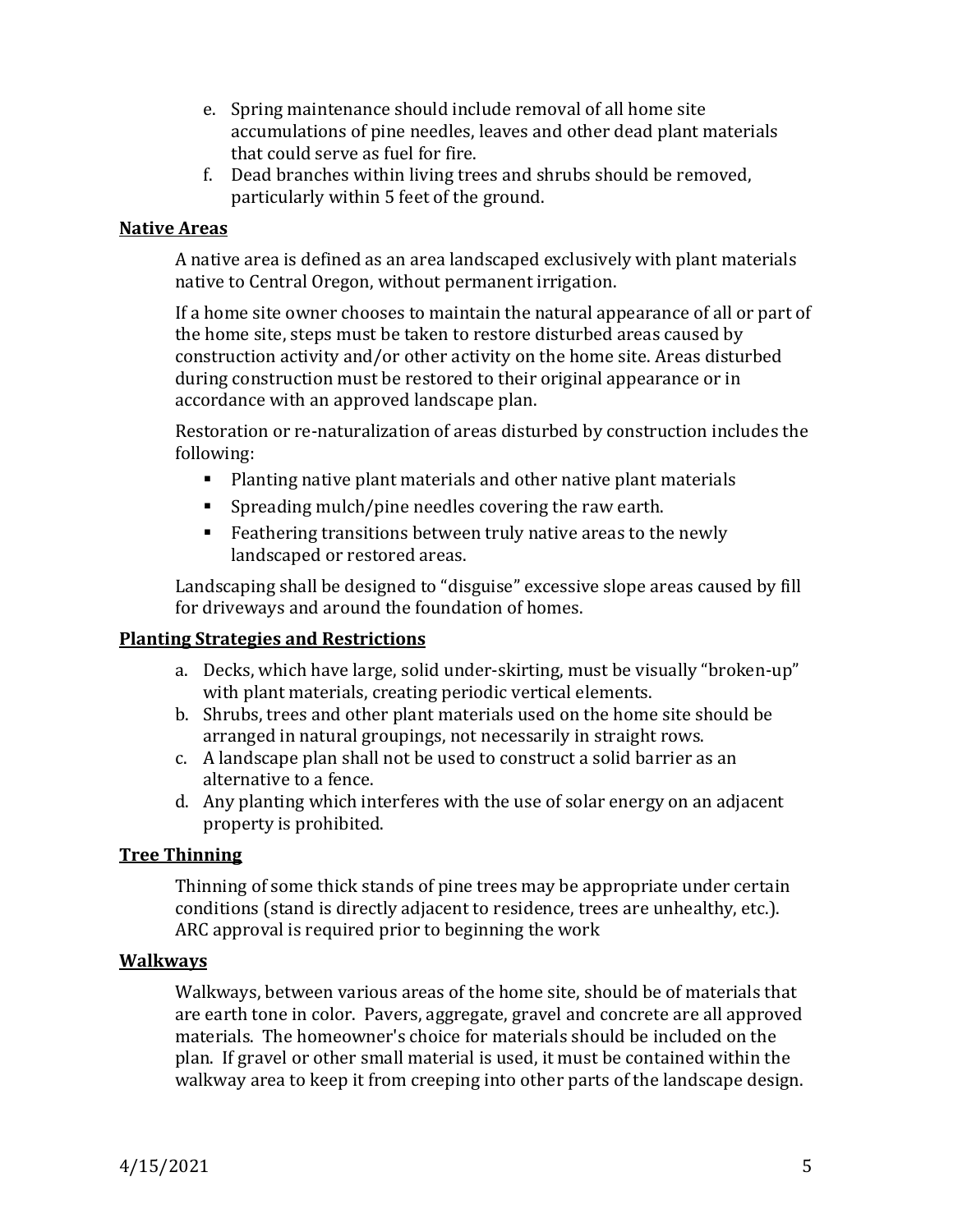#### <span id="page-5-0"></span>**Water Features**

All water features, including but not limited to birdbaths, sculptures, garden structures, must be submitted to the ARC as part of the landscape plan for review and written approval.

All water features shall be oriented to benefit those within the home or on deck or patios.

Water features shall be scaled as a minor landscape element—they shall not dominate or distract from the landscaping or the architecture of the home.

The noise generated by the water feature may be not greater than 50db as measured at the edge of the maintained portion of the golf course, at the next adjacent neighbor's property line, or the edge of the paving at the street.

The ARC has sole discretion and may reject any water feature deemed inappropriate.

## <span id="page-5-1"></span>A P P E N D I X A - S U B M I T T A L C H E C K L I S T

The following should be submitted to the Management Company for ARC review and approval:

## **Landscape Plan (1 copy) to include:**

- ❑ Drawing scale: 1" = 10'
- ❑ North arrow
- ❑ Property lines, setbacks, and all other easements (if any)
- ❑ Building footprint location, roof plan including overhangs, and driveway clearly marked. Both existing and finished grading must be represented on each site plan and each exterior elevation submitted to the ARC.
- ❑ Location and description of the following clearly marked: walkways, decks, retaining wall(s), parking areas, service yard/trash storage, spa/hot tub facilities, pools, pool house or equipment room, fire pits, etc.
- ❑ All tree and rock outcropping locations (trees which are proposed for removal must be clearly designated as such on the plan)
- ❑ Retaining wall, decorative wall locations and material
- ❑ Types, locations, quantities and sizes of all proposed plant material
- ❑ Landscape lighting plan and samples, catalog cuts or dimensioned drawings of all landscape and driveway lighting fixtures
- ❑ Water feature location (if any), overall dimensions, horizontal drop, noise in dB and pump size, if applicable.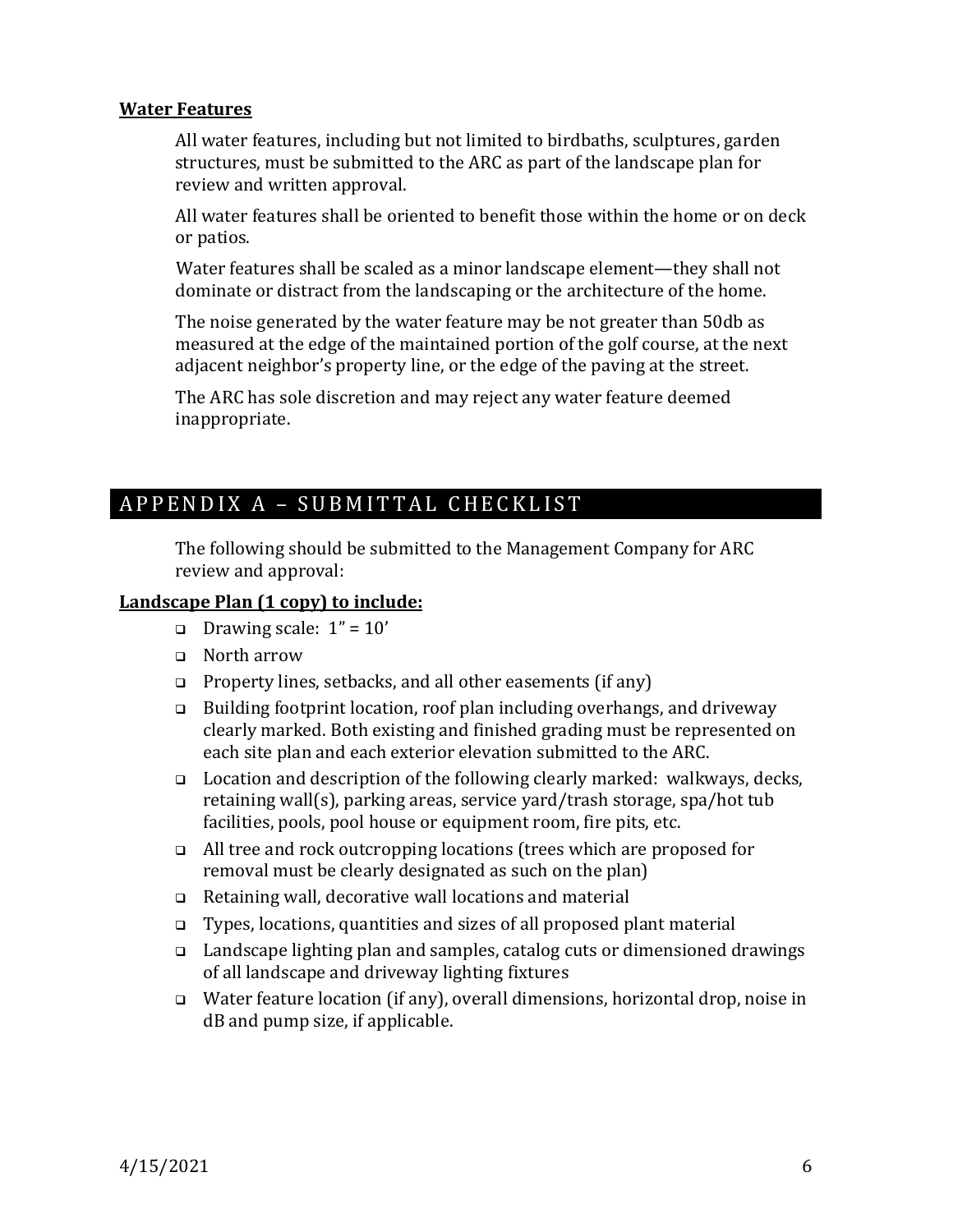## <span id="page-6-0"></span>A P P E N D I X B - M ISCELLANEOUS INFORMATION

#### <span id="page-6-1"></span>**Fertilizers**

Consulting an experienced landscape professional to test and recommend specific additives is encouraged. Central Oregon soil conditions may require fertilizing of all landscape installations. Nitrogen may be leached away by watering through the porous soils and may need to be replenished periodically. Phosphorus, potassium and other elements such as sulfur are used as soil conditioners and must be mixed with soil and placed in the root zone to be effective. Care should be taken when fertilizing indigenous plants.

#### <span id="page-6-2"></span>**Juniper trees**

Juniper trees are found sporadically in SVE and are attractive elements of the natural landscape, but they also can cause difficulty for other plant materials because of their root systems and considerable water consumption habits. The locations of the existing junipers in relation to proposed plantings of shrubs, trees and grasses should be carefully considered for the most successful landscape design.

#### <span id="page-6-3"></span>**Noxious Weeds**

Noxious Weeds on all home sites should be controlled. Additionally, fire control is improved with a weed-free zone directly adjacent to the home. Pulling, hoeing and cultivating are established methods for weed control that do not use chemicals but are labor intensive. The use of ground covers and bark mulch can be an effective means for weed control. If chemicals are the only possible solution for certain conditions, then consult with plant and landscape specialists.

#### <span id="page-6-4"></span>**Pests**

Consulting an experienced landscape professional or pest control professional to test and recommend specific action(s) is encouraged. Pests are active from spring to fall in Central Oregon and can be difficult to control. Locally, aphids, mites, grasshoppers, mildew leaf rollers and tent caterpillars may cause problems. Consulting with plant and landscape professional or pest control professional on methods of control for each pest type is advised.

#### <span id="page-6-5"></span>**Pruning**

Consulting an experienced landscape professional/arborist to evaluate and recommend specific action(s) is encouraged. Pruning may be necessary for some plants to promote proper health, increase quality of flowers and to control growth. Thinning may be sometimes necessary to maintain proper appearance and health of many plants.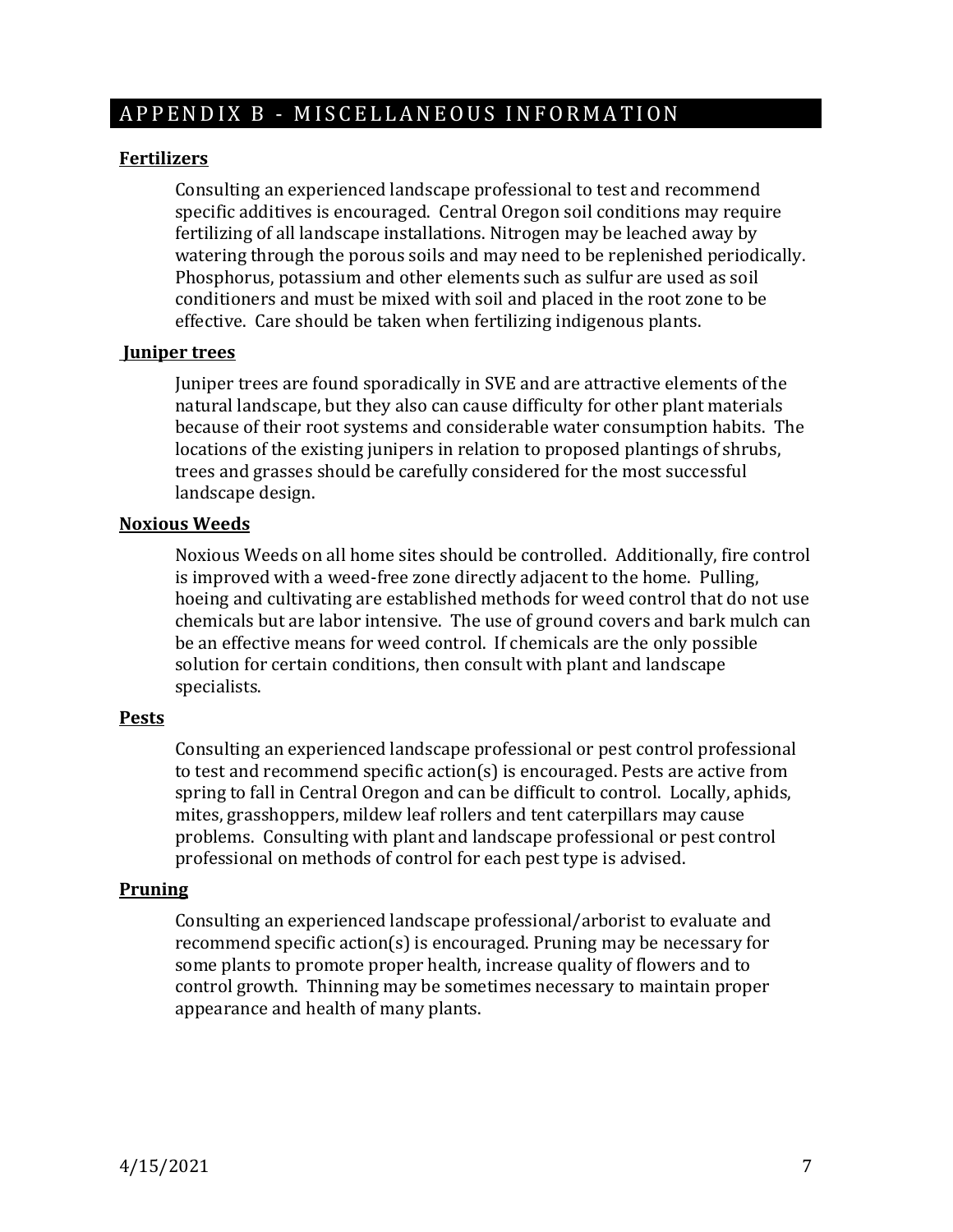## <span id="page-7-0"></span>**Watering Regulations**

Annual rainfall in the Central Oregon region can be less than 10 inches per year. SVE is served by Avion Water a private water company. Annual backflow testing is a requirement with Avion Water.

Currently there are no water conservation restrictions at SVE, however, water conservation is always a good idea, and owners may want to consider the possibility of future restrictions in landscape planning.

### <span id="page-7-1"></span>**Water Management**

Effective management of plant irrigation water can be accomplished by the use of a drip irrigation system, using water efficient heads and by adhering to a watering schedule. Watering effectiveness may be affected by weather and adjustments may need to be made during extremely dry or wet periods.

Soil conditions may affect watering needs. Central Oregon soils are generally granular and porous and do not retain moisture well. Additionally, subsurface rock formations may affect the absorption rate and capacity of soil. Lawns, flowers and grasses generally require more water than shrubs and trees. An electronic sprinkler controller is an effective water management device.

The sprinkler system might include some drip irrigation heads, low volume oscillating or stream heads and soakers. Knowledge of plants, soils, exposure and weather are all essential in the design of an adequate sprinkler system. It is recommended that an experienced landscape professional be consulted for best results.

Choices of plant materials may affect irrigation needs. Successful lawns require much more water than other plant materials. Meadow grasses and fescues can be used to substitute for manicured lawn areas further away from buildings and decks, particularly in the Natural and Transition Zones.

Watering may need to be provided for the first two to three years following the planting of native materials in the Natural Zone until plants, grasses and trees are established. Additionally, water may be provided during low rain/snowfall years to prevent drought damage.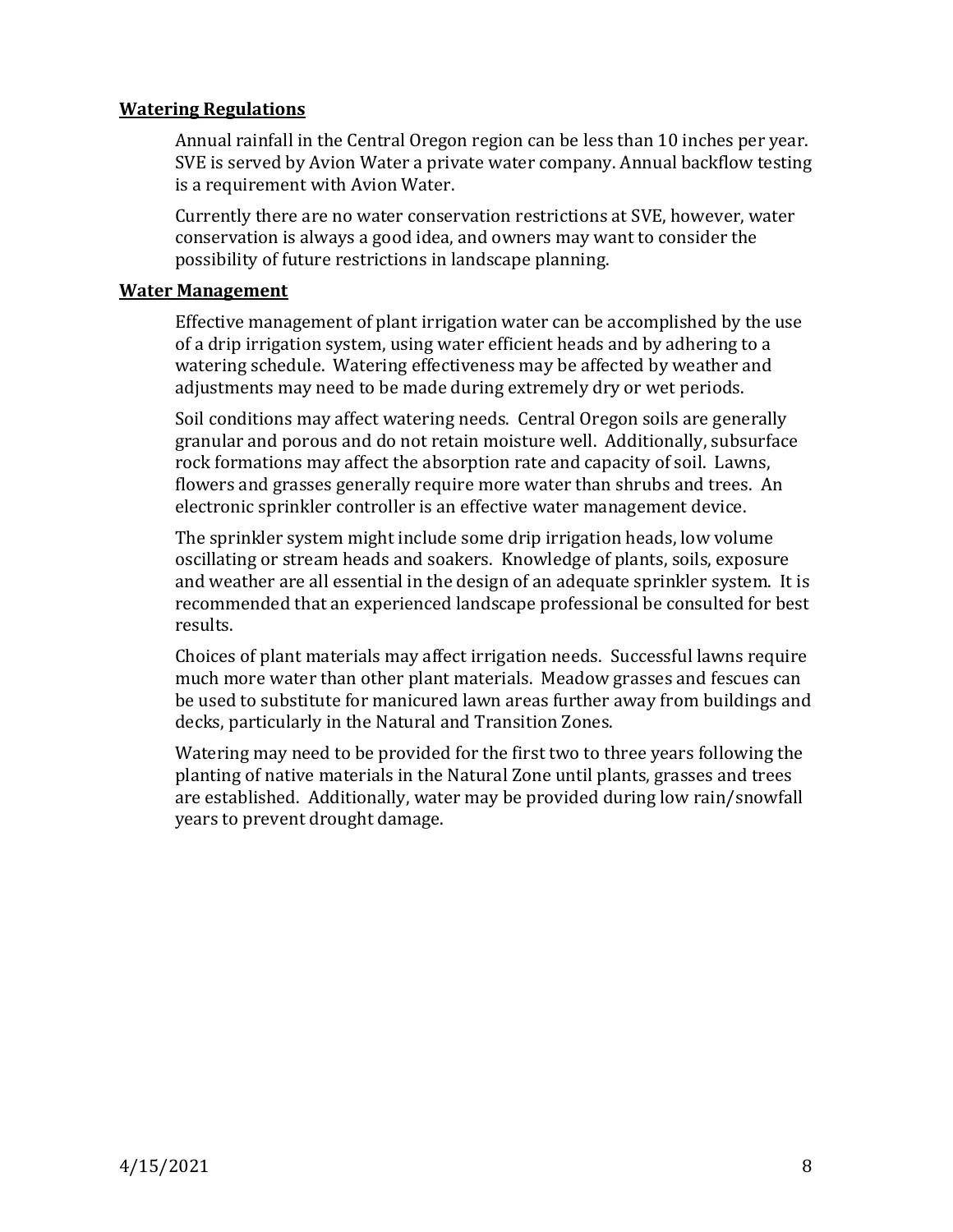## <span id="page-8-0"></span>A P P E N D I X C - P L A N T M A T E R I A L S

The following list is supplied for reference and to offer options for plant and tree selection. It is not a complete listing of materials permitted for use in the landscape design. Every site is unique; some species may do better than others in specific locations. A few local nurseries propagate native plant materials. Checking with a landscape design consultant or contractor is advised to determine plant material availability and proper season and methods for planting or transplanting.

#### **Ground Cover**

#### *Fescue (festuca)*

Can be used for lawns, ground cover and on slopes. Blades reach 2 to 12 inches high depending on variety and amount of water. Color can range from bluegreen to dark green and blade texture, fine to course depending on variety. Meadow appearance can be clumpy or mowed. Evergreen.

#### *Kinnikinnick (arctostaphylos uva-ursi)*

Is low growing to 12 inches high, spreading to 15 feet wide; reddish in winter. White or pink flowers with red or pink fruit. Good on hillsides and slopes. Requires water for rapid growth. Evergreen.

#### *Periwinkle (vinca)*

Rapid growing with oval leaves on trailing stems. Up to 12 inches high. Blue flowers appear in spring. Full shade to partial sun, requires moist, well-drained soil. Variety vinca minor (dwarf) has smaller flowers and leaves. Evergreen.

#### *Strawberry (alpine or wild)*

When used as a ground cover, plants are 6 to 8 inches tall, which spread with runners to one foot across. Green, toothed leaves and white flowers; small fruit. Plant in full sun or partial shade in well-drained rich soil. Can be invasive. Native/Evergreen.

#### **Shrubs**

## *Alaska Blue Willow (salix purpurea)*

Also called Arctic Willow and will grow 10 to 18 feet in height with purple branches and dark green leaves (1 to 3 inches long). Underside of leaves is bluish in color. Variety "gracilis nana" (dwarf) grows 1 to 3 feet high and is used as a background plant. Deciduous.

#### *Barberry (berberis*

Spines on stems and green, red or gold 1-inch leaves (depending on season and variety). Berries range in color and density. Plants can be 1 to 6 feet high. Deciduous or evergreen.

## *Bitterbrush (pursha tridenta)*

Bitterbrush should be avoided as it is an ideal fuel for fire. Light yellow blossoms in spring. Slight fragrance. Native plant. A major source of food for deer. Deciduous.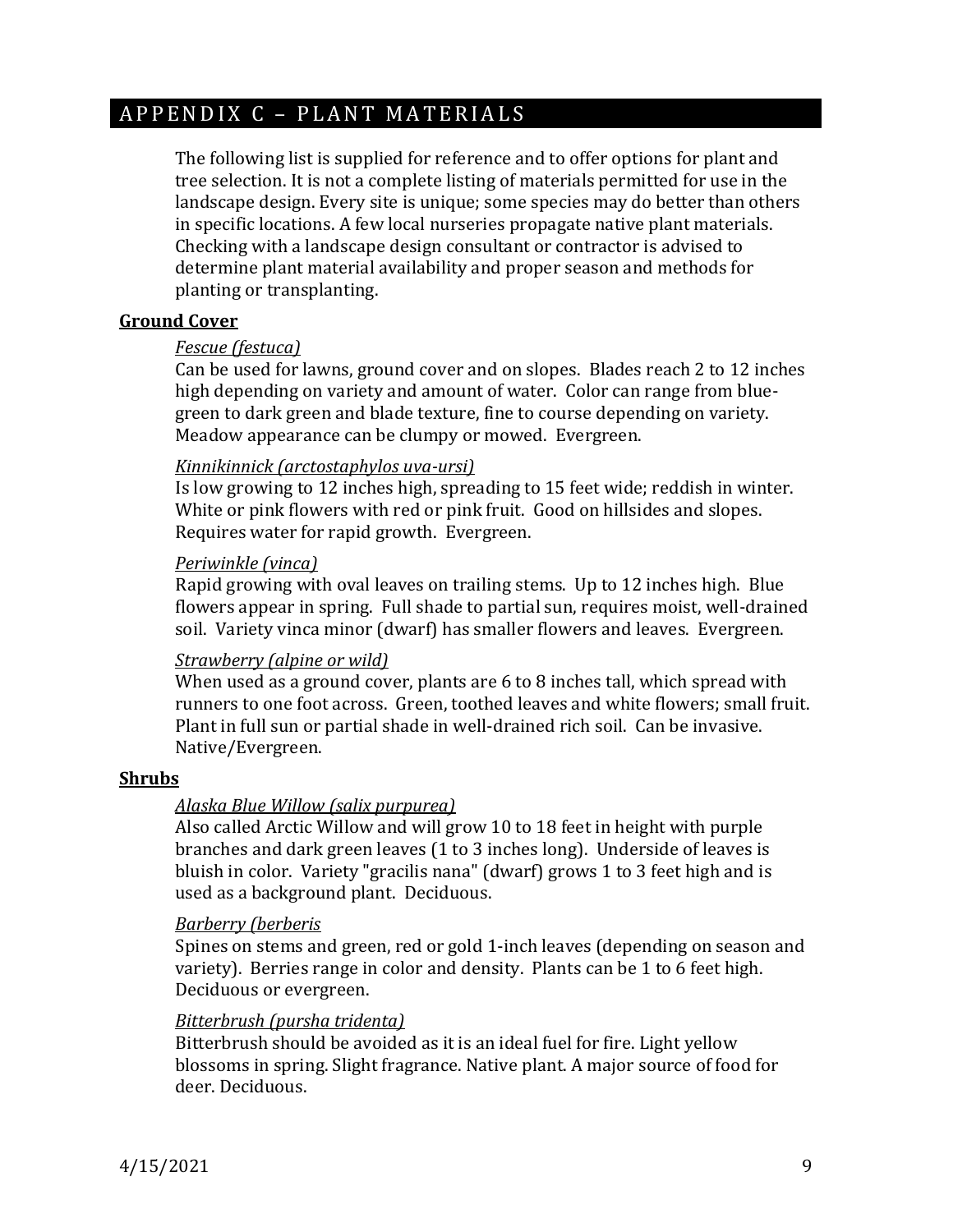#### *Dogwood (cornus)*

Fast-spreading shrub 4 to 8 feet tall and spreads wildly by underground stems. Stems are red in winter with medium green, oblong leaves 2 to 5 inches long. White flowers grow in flat clusters. Will grow in sun to partial shade in moist soil. Deciduous.

## *Manzanita (arctostaphylos manzanita)*

Must have loose, well-drained soil. Purplish-red bark with crooked branches. Pink flowers in spring. Native plant, difficult but not impossible to transplant. Evergreen.

## *Mugho Pine (pinus mugo)*

Shrub-like form, generally low and dense. Slow growing but may reach 8 feet with a spread of 10 feet. May be pruned. Needles are dark green, in pairs and are 2 inches long. Very hardy, an excellent foundation plant. May be grown successfully in containers. Evergreen.

## *Oregon Grape (mahonia)*

State flower of Oregon. Plants grow from 2 to 6 feet tall and will spread by underground stems. Leaves are 4 to 10 inches long and divided into smaller leaflets. Color is dark green but changes to purple or bronze in winter. Flowers are in clusters with blue-black fruit. Plant in sun or shade. Evergreen.

## *Potentilla (rosaceae)*

Shrubs and perennial. Small rose-like flowers are white, yellow, orange or red. Profuse bloomers, June to October. Do best in full sun but can tolerate partial shade. Tolerates difficult soil conditions. Deciduous.

## *Ramanas Rose (rugosa rose)*

Sturdy, upright shrubs, 4 to 6 feet tall and wide, lustrous deep green compound leaves. Canes are densely bristled. Fragrant 2-1/2 to 3-1/2 inches wide, single or double flowers are white, rose or fuchsia, June through August. Full sun, prefers well-drained soil. Deciduous.

## *Rhododendron (many varieties)*

White, purple and red funnel-shaped flowers. Shrub will grow up to 10 feet tall. Leaves are waxy and 1-1/2 to 5 inches long. Plant requires partial shade, cool, acid soil and protection from wind. Should not be used on west and south elevations. Evergreen.

#### *Sagebrush (artemisa)*

Numerous varieties. Some fragrant. Heat and drought tolerant. Divide in spring and fall. Evergreen.

## *Snowberry (symphorecarpos)*

Small shrubs, which spread by, root suckers. Small pink-tinged flowers in spring. Berry-like fruit in fall. Attracts birds. Deciduous.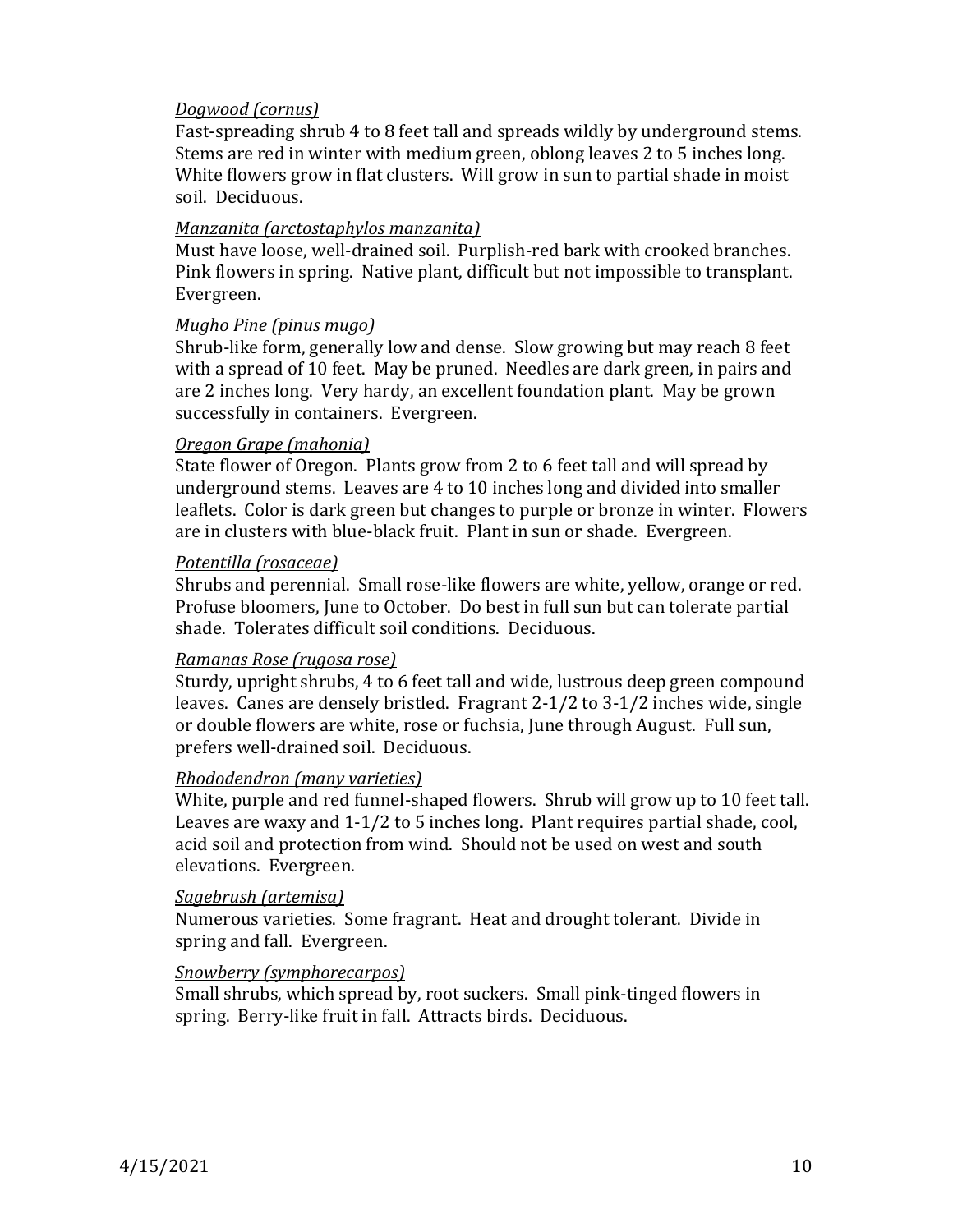#### *Spriraea (many varieties)*

Height may vary by variety from 2 to 8 feet tall. Graceful arching branches with small, dark green leaves that can be red or bronze in fall. Flowers cover stems in white or pink clusters. Plants can grow in sun or partial shade. Deciduous.

### *Squaw Current (saxifragacae)*

Small pink flowers in spring. Berries in late summer. Attracts birds. Fairly drought tolerant, but best with some water. Deciduous.

#### **Trees**

#### *Aspen (populus tremuloides)*

Rapid growing tree that reaches 20 to 60 feet. Small round light green leaves turn bright yellow in the fall. Trunk and limbs are smooth and gray to green in color. Invasive root system with moist soils will spread to new trunks. May (will be) be damaging if placed too close to paved areas and lawns. Deciduous.

## *Austrian Pine (pinus nigra)*

Slow growing tree. The shape is dense and pyramidal. Needles are 3 to 6 inches and dark green. Plant in sun in well-drained soil. A favorite of porcupines. Evergreen.

#### *Birch (betula)*

Grows 50 to 60 feet high. Fast growing white to brown bark with weeping form. Dark green leaves 1 to 3 inches long with jagged edges. Not drought tolerant. Deciduous.

#### *Blue Spruce (picea pungens)*

Blue-green evergreen foliage, very formal appearance, horizontal branches in whorls to the ground. Stiff, pyramidal trees 80 to 100 feet tall, often much shorter in lawn settings (25 to 30 feet, with 10-to-20-foot spread) needles are 3 to 4 sided, stiff, sharp-pointed, 1 to 1-1/2 inches long, drooping light brown cones, 2 to 4 inches long in tops of old trees. Sun to partial shade, cool, moist soil. Evergreen.

#### *Fir (many varieties)*

Some dwarf varieties may be used in contorted shapes as feature plants. Some varieties will become very large. Perform best near natural environment. Some varieties found along streams on eastern slopes of Cascades. Evergreen.

#### *Flowering Cherry (many varieties)*

An ornamental, decorative tree from 15 to 50 feet high. Generally, as wide as it is tall. Pink to rose flowers in clusters covering branches. Plant in full sun and well-drained soil. Deciduous.

#### *Flowering Crabapple (malus)*

Glossy, smooth, gray to gray-brown bark, low-branched, even horizontally branched shape, with yellow, orange or red fruits. Deciduous.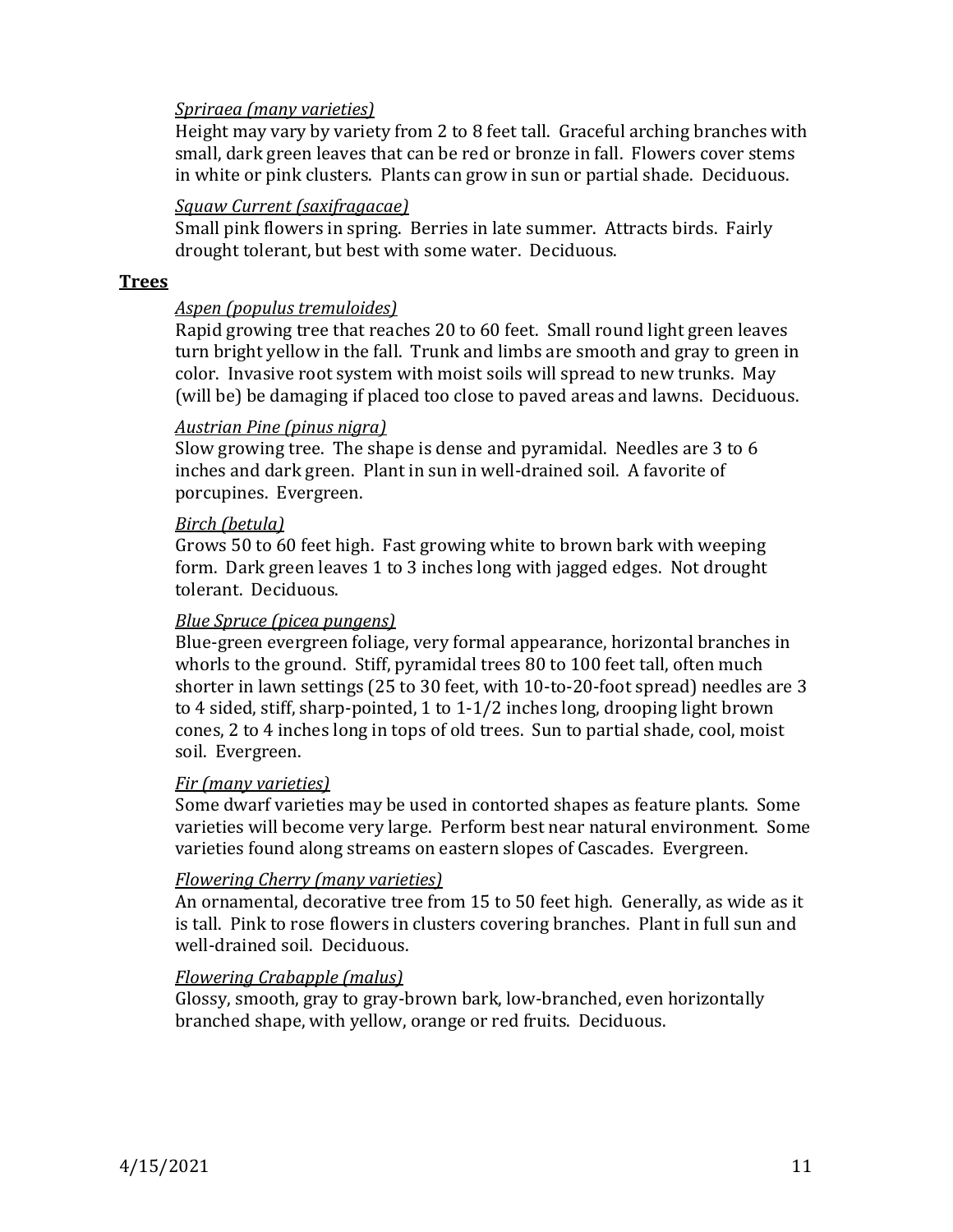## *Flowering Plum (prunus)*

Upright, open, thickly branched tree, 15 to 20 feet high. Pink or white flowers cover branches in early spring. Leaves are reddish-purple. Fruit is sparse and small (if any). Deciduous.

#### *Ponderosa Pine (pinus ponderosa)*

Moderate to rapid growth and eventually will match predominate native groupings up to 150 feet. straight, tall form with yellow-green to dark green needles in clusters. Very hardy and drought resistant once established. Evergreen.

#### *Mountain Ash (sorbus aucuparia)*

Upright and loosely open, 25 to 30 feet high, with fernlike compound leaves. Leaves turn a reddish color in fall with clusters of scarlet-red berries. Trees like sun or partial shade and well-drained soil. Deciduous.

#### *Russian Olive (eleagnus angustifoia)*

Small tree or large shrub 15 to 25 feet high and wide with open look, narrow, lance-shaped leaves are 1 to 3 inches long, silvery green branches are silver to brown, flowers are fragrant. Full sun, prefers light, sandy loam, open location. Deciduous.

#### *Vine Maple (acer circinatum)*

Crooked shape and spreads in shade. Becomes more upright in sun. Leaves are light green with 5 to 10 lobes. Fall colors turn orange, scarlet and yellow. Deciduous.

#### **Perennials**

## *Blue Flax (linum)*

Blue, 5 petaled flowers, spring and summer. Needle-like foliage with flowers on 2 foot stems. Plants need full sun but are drought tolerant. Soils should be well-drained.

#### *California Poppy (eschscholzia californica)*

Flowers are yellow to bright orange, 2-1/2 inches wide, summer and fall. Fernlike foliage, flowers on 18-inch stems. Full sun, drought and heat tolerant and self-sowing.

#### *Daphne (many varieties) 4*

Special rock garden style plants. Plants grow neat, dense mounds from 6 inches to 4 feet high. Flowers range from white, pink, rose to blue. Plant in full sun to partial shade.

#### *Day Lily (hemerocallis)*

Bell-shaped flowers with 3 petals and 3 sepals, last only a day each, in every color except white and blue, May to September. Varieties from 1 to 3-1/2 feet tall, medium green leaves, long slender stalks have multiple blooms. Full sun to partial shade, moist well drained fertile. Slightly acid to neutral.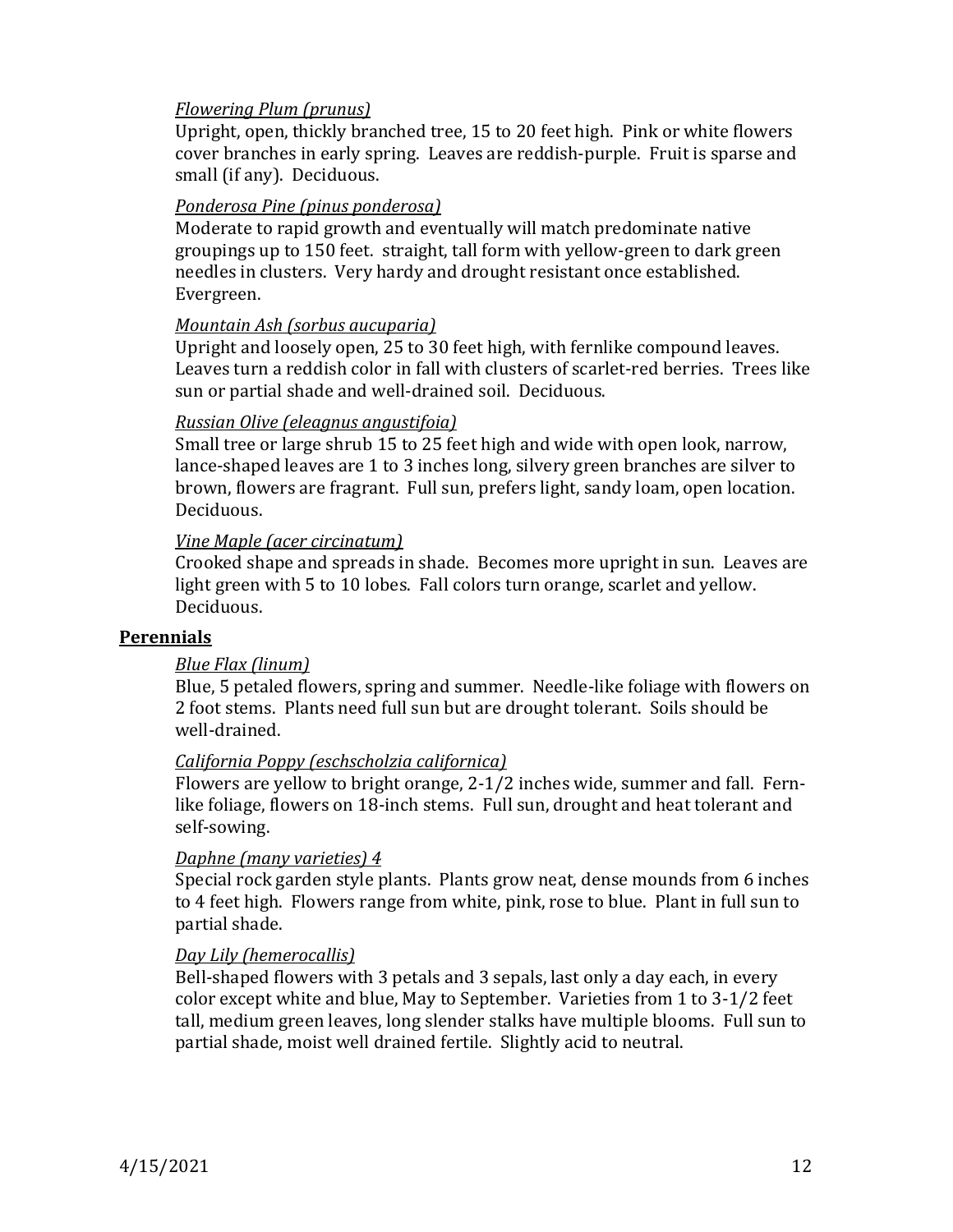#### *Iris (many varieties)*

Full flowers with round, upright trailing petals, every color except true red. Stout, 9 inches to 3-foot tall fan-like clumps of sword shaped, pale green leaves, flowers open successfully on tall stalks. Thrives in full sun, rich well-drained neutral to mild alkaline soil.

#### *Phlox (many varieties)*

Cylindrical clusters of white, lavender or pink flowers. Large flower clusters on 6-to-36-inch plants, glossy, bright green foliage, narrow leaves, those on stems spear-shaped. Full sun, rich, humus, moist, well-drained soil.

#### *Shasta Daisy (chrysanthemum maximum)*

White 3-to-5-inch flowers with fold centers, some varieties are double. Blooms July through August. Long, narrow, glossy dark green leaves, flowers are on 2 foot stems. Full sun, rich well-drained soil.

#### *Summer Snow (cerastium)*

Low growing and spreading in dense mats of silvery gray. Abundant white flowers in early summer. Plant grows to 8 inches high and spreads 2 to 3 feet annually. Plant in sun and well-drained soil.

#### **Bulbs**

Many types of bulbs do well in Central Oregon. However, tulips and grape hyacinths are a particular favorite of deer. Daffodils and other members of the hyacinth family seem to be resistant to their browsing. Contact your landscape professional for specific recommendations.

#### **Deer-Resistant Plant Material for the Bend Area**

#### *Perennials*

| Achillea (Yarrow)     | Creeping Thyme             | Lavender                |
|-----------------------|----------------------------|-------------------------|
| Aconitum (Monks Hood) | Daffodils/Narcissus        | Lupine/Larkspur         |
| Allium/Chives/Onion   | Delphinium Lysmachia       | Lychnis                 |
| Arabis                | Erigeron                   | <b>Monkey Flower</b>    |
| Armeria Maritima      | Forget-Me-Not              | <b>Oriental Poppies</b> |
| Artemesia             | Foxglove                   | Penstemons              |
| Aubrieta              | Gaillardia                 | Physotegia              |
| <b>Bleeding Heart</b> | Germander                  | Pulmonaria              |
| <b>Blue Flax</b>      | Helianthemum               | Rudbeckia               |
| Calendula             | Herbs (Except Basil)       | Salvia                  |
| Clematis              | Hollyhocks                 | Silene Acaulis          |
| Colchicums            | Honeysuckle Vine           | Stachys                 |
| Coreopsis             | Iris                       | Sweet William           |
| Cornflower            | Kniphofia                  | Tadescantia             |
| <b>Creeping Phlox</b> |                            |                         |
| <u>Ground Covers</u>  |                            |                         |
| Ajuga                 | Hosta                      | Tanacetum               |
| Asarum                | Lamium                     | Variegated Grasses      |
| <b>Bishops Weed</b>   | Repens Oregon Grape        | Vinca Minor Woodruff    |
| Clump Fescues         | <b>Squaws Carpet Sweet</b> |                         |